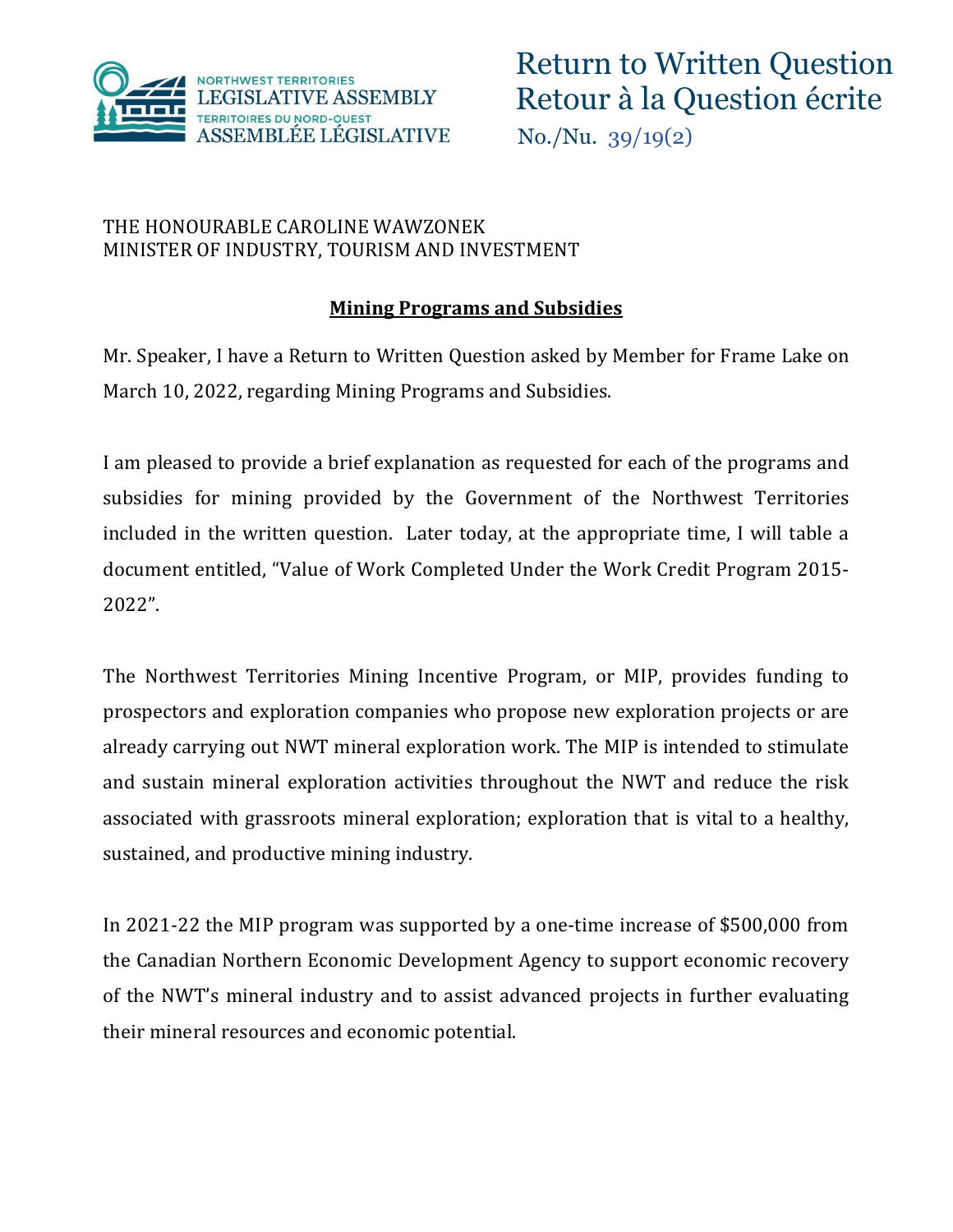As a one-time COVID-19 relief program for the mineral industry, work requirements for mineral claims were waived on an as-needed basis for those claims whose work requirements could not be met for the period of March 17, 2020, until December 31, 2020. This was addressed by applying a top-up where needed to the credits required to keep mineral claims in good standing until 2021.

Also, as a one-time COVID-19 relief measure, lease rent payments due between March 17, 2020, and December 31, 2020, were deferred for one year from the day the rent would have been due.

The Prospector Support Program helps local prospectors by investing in the tools, equipment, and activities necessary to prospect. This funding program is provided under the Support for Entrepreneurs and Economic Development Policy.

The Department of Industry, Tourism and Investment also delivers an Introduction to Prospecting course, which is designed to increase the number of NWT residents who have both the knowledge and basic skills to begin working as a prospector. Each participant, in the four-day course, not only learns the key techniques essential to a successful prospector, but also is provided the basic equipment to start their prospecting work.

The Work Credit Program provides mineral claim holders 150 percent credit for eligible exploration work in order to keep minerals claims in good standing. This program has run from April 2015 – March 2017, April 2017 – March 2019, and April 2019 – March 2022.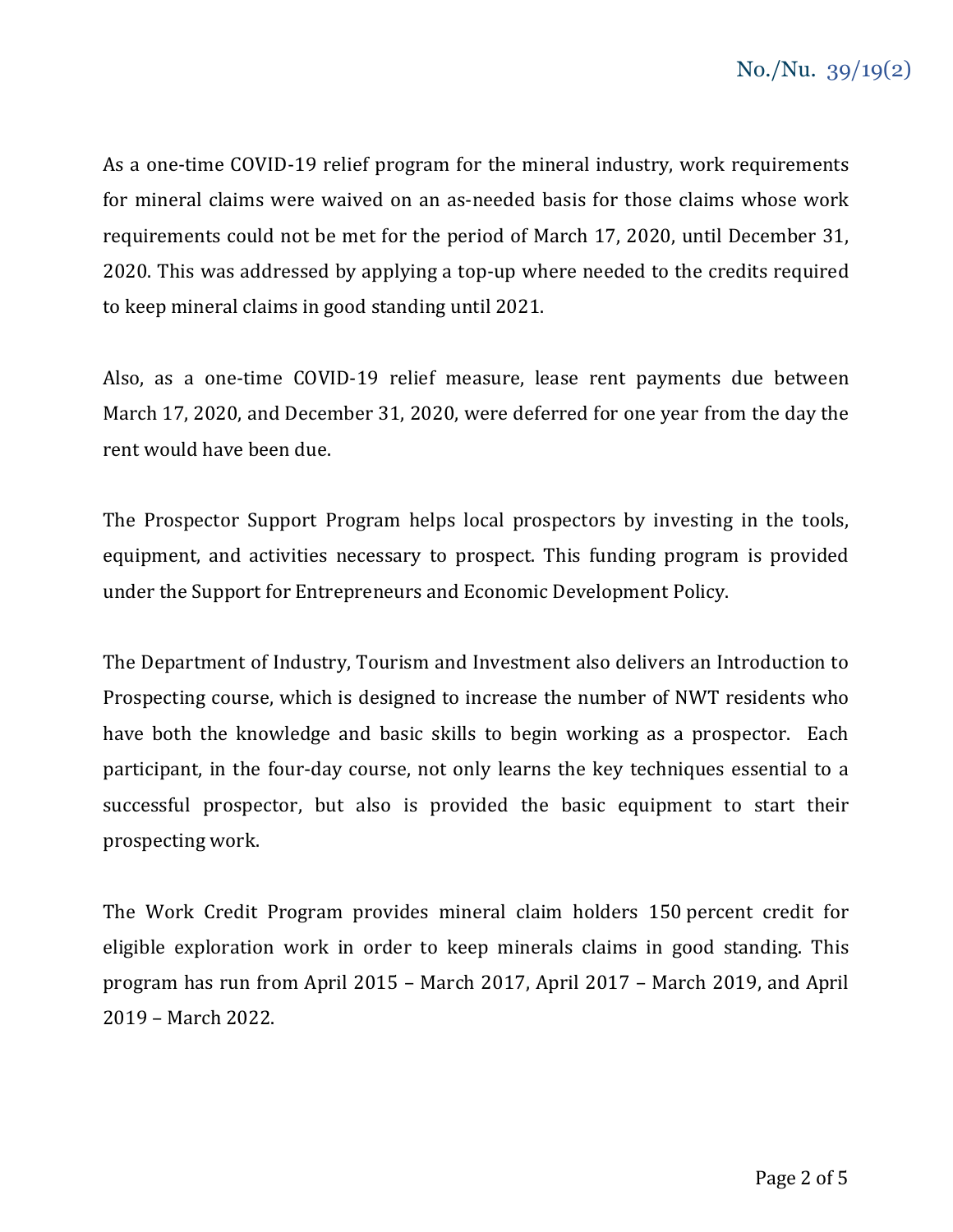The work credit program was amended for fiscal year 2021-22 to include an application-based program to provide relief on refundable extension deposits. With an application, clients were eligible for a reduced deposit of 25 percent, which is refundable if work is completed, in order to extend the anniversary date of their claims by one year; with the GNWT waiving 75 percent of the deposit amount. This relief assists claim holders that are unable to work their mineral claims during the continued COVID-19 pandemic.

The WCP encourages exploration at a time when companies are struggling to raise capital for their exploration work. Changes to this program are being looked at in light of the current industry needs and the easing situation coming out of the COVID pandemic.

I would also like to answer the specific questions raised by the Member, including:

# **1. What are the calculated costs to the GNWT for each of the above programs, including administrative costs since devolution?**

The MIP currently has a \$1 million annual budget. For fiscal years 2014-15, 2015- 16, and 2016-17, the program budget was \$400,000. Subject to budget approvals, the current budget is planned to increase to \$1.3 million in 2022-23. Under the mandate priority to increase resource exploration and development, the MIP funding is planned to increase by 50 percent by the end of the life of this Legislative Assembly;

Administrative costs for the MIP include site visits and program advertising; these costs are allocated from the annual program budget and typically represent less than one percent of the overall program budget;

ITI administers the delivery of an Introduction to Prospecting Course through an annual contribution to the Mine Training Society; and,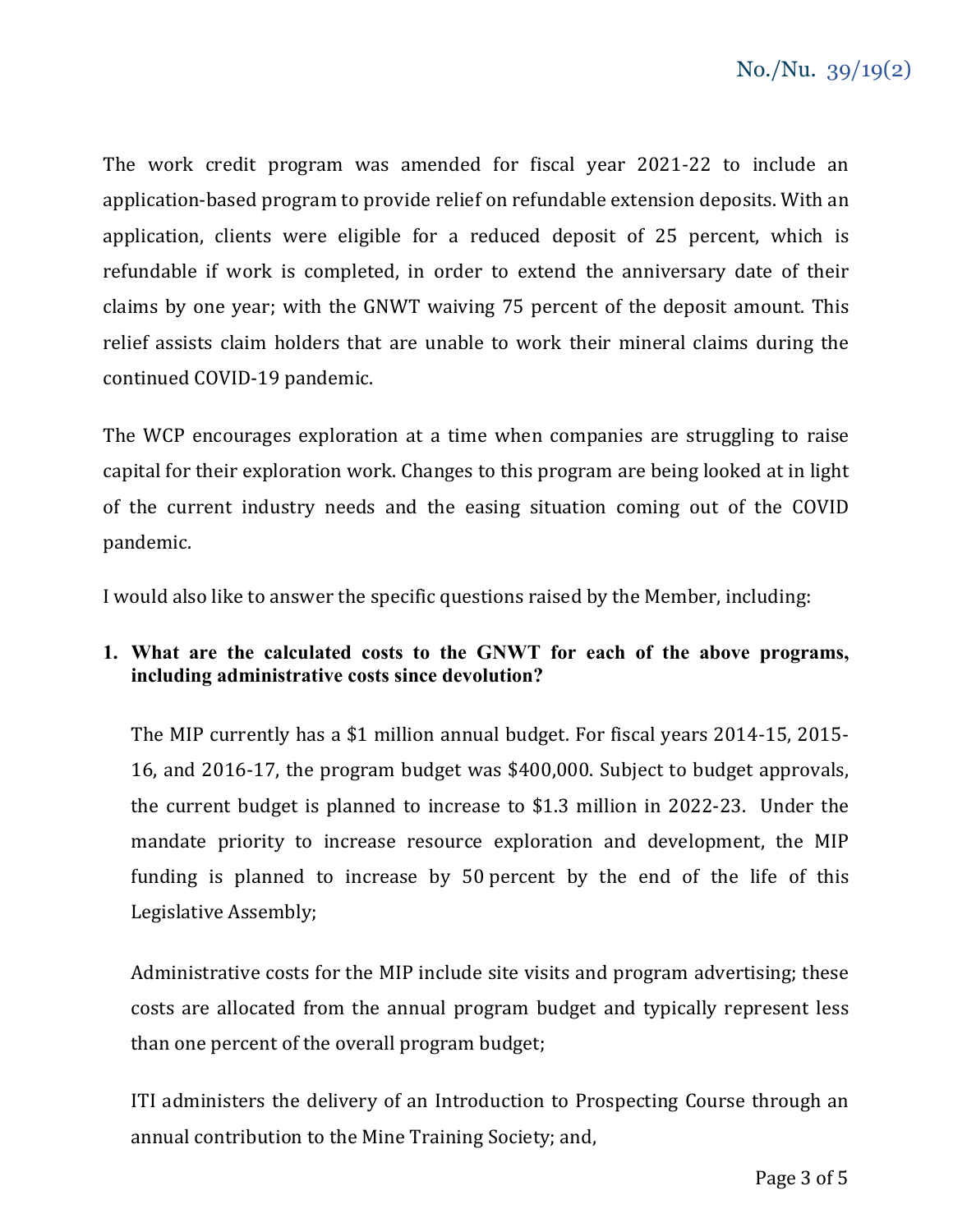The WCP is administered by the Mining Recorder's Office within the Mineral and Petroleum Resources Division of ITI. There is no cost and no revenue loss for the GNWT. It is an administrative exercise by the MRO.

#### **2. What are the lost value of exploration expenditures and work as result of the waivers, WCP and other subsidies since devolution?**

Since program inception, more than \$11 million in extra work credit has been granted on 600 mineral claims under the WCP. Financial data related to the WCP elements are summarized in the tabled document;

For 2021-22, the WCP was revised to include relief on refundable extension deposits for the year, for 2021-22 to date totals \$181,477 on 63 qualified mineral claims;

A 2020 ITI Economic Analysis Unit study of the MIP's effect on diamond exploration investment found that from 2014 to 2019 the MIP created at least \$2.1 million in diamond exploration that would not have taken place otherwise;

The one-year deferral of mineral lease rent payments for mineral tenure interest holders enabled 39 clients to defer this payment until 2021-22, this totaled \$1,238,517 for 538 leases; and,

The Prospector Support Program is managed from within the overall SEED Policy program and budget. The Department does not breakout the costs associated with the delivery of each specific program under the Support for Entrepreneurs and Economic Development Policy Policy.